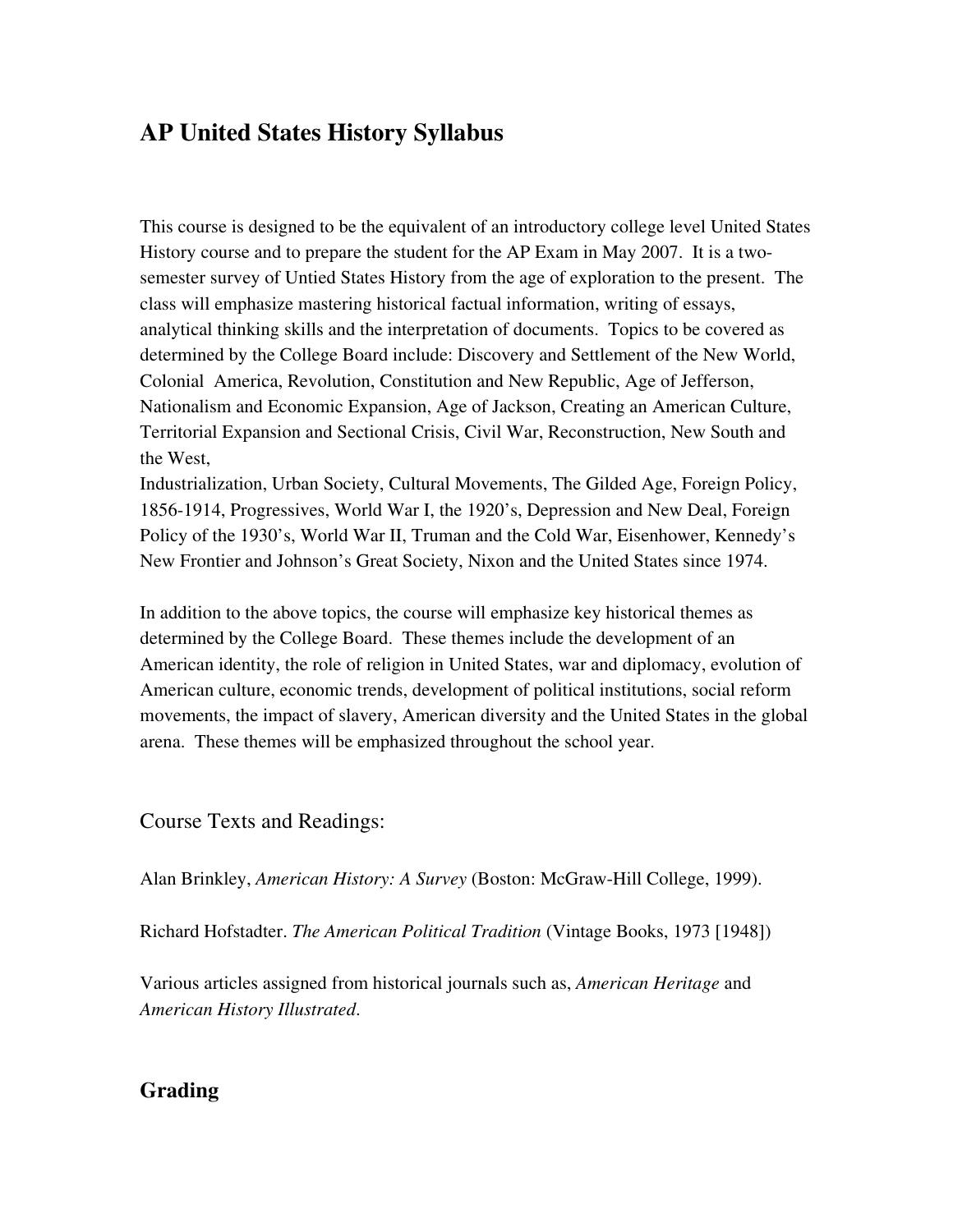Tests, (multiple choice and essay), pop quizzes, summaries of assigned outside historical articles, SOAPS, (Subject, Occasion, Audience, Purpose, and Speaker, for document analysis practice) and DBQs will make up 80% of the students' grade. The remaining 20% will be a comprehensive multiple choice test given at the end of each quarter.

## Course Outline – First Semester

Summer Assignment – Students are to read chapters 1-4 of *American History: A Survey*, Discovery of the New World through start of the Revolution, and answer questions over the reading. The assignment is due the first day of school. The first week of school is spent discussing the readings. A test is given at the end of the first week.

Themes – American Diversity, American Identity, Demographic Change, Religion and Politics and Citizenship.

## American Revolution – Two weeks

Text, Brinkley chapter 5. Fighting the war, paying for the war and the economy, war and society (women, Loyalists, Native Americans), diplomacy and the Articles of Confederation.

Themes – War and Diplomacy, Politics and Citizenship and Economic Transformation.

Document analysis – SOAPS assignment using documents from the 1999 DBQ over American Identity. Article summary – "Triumph at Yorktown" from *American Heritage*. Pop quiz. Test – multiple choice and free response essay.

## Constitution and New Republic – One and a half weeks

Text, Brinkley chapter 6. Constitutional Convention, Federalist and Antifederalist, Washington's presidency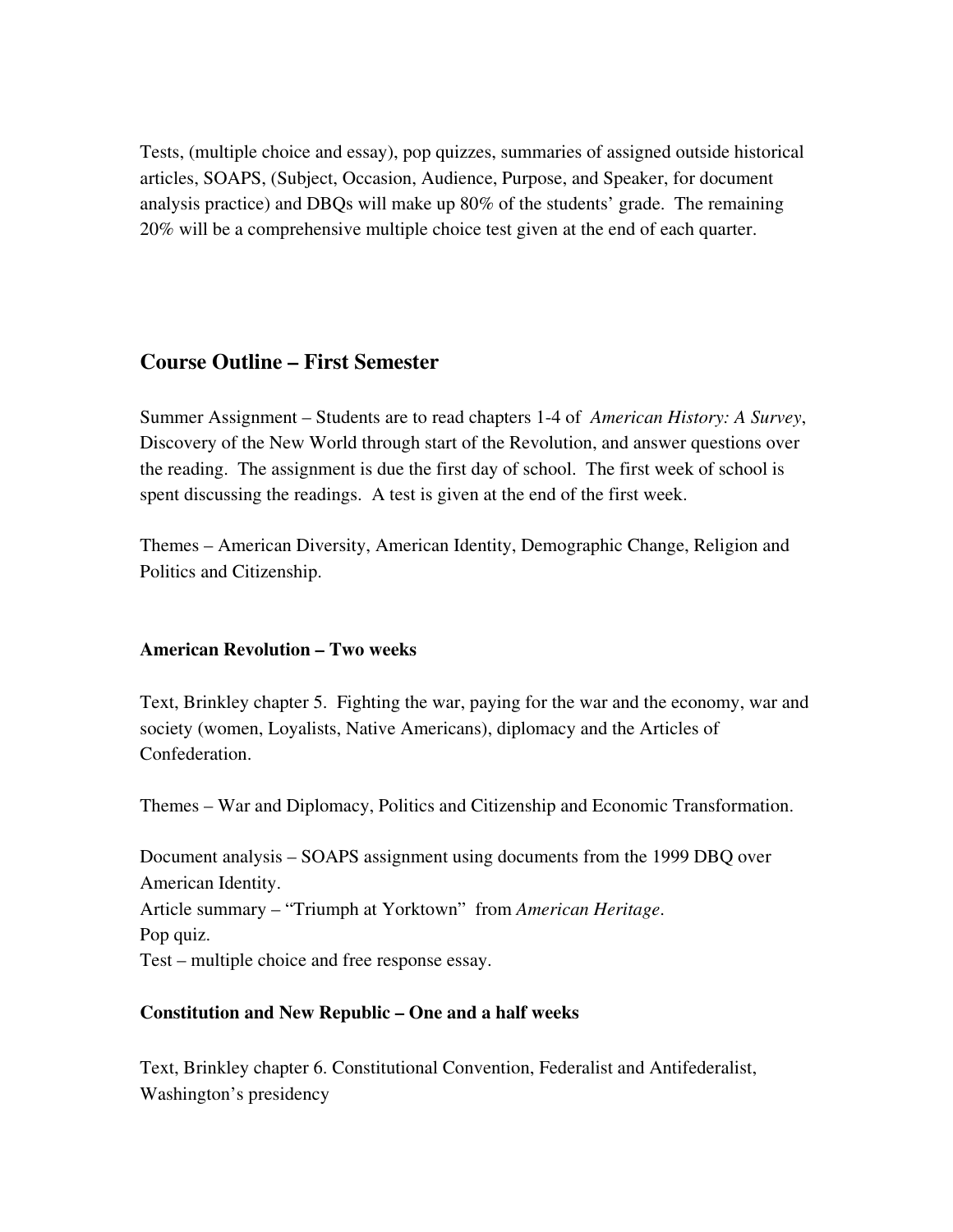Whiskey Rebellion, Hamilton's Plan, Jay's and Pinckney's Treaties) and Adam's presidency (war with France, Alien and Sedition Acts).

Themes Economic Transformation, War and Diplomacy and Politics and Citizenship.

Article summary – "The Letters of Publius" from *American Heritage* Hofstadter – chapter one, The Founding Fathers. Pop quiz. Test – multiple choice and free response essay.

#### Jeffersonian Era – Two weeks

Text, Brinkley chapter 7. Second Great Awakening, education, early industry, *Marbury v. Madison, foreign policy- Embargo Act, Lewis and Clark, Madison, War of 1812,* Tecumseh, Hartford Convention. Treaty of Ghent.

Themes – Culture, American Identity, Environment, War and Diplomacy, Religion, and Demographic Changes.

Article summary – "Intimate Enemies" from *American Heritage.* Hofstadter – chapter two, Jefferson. Document analysis – SOAPS assignment from 1998 DBQ on Jefferson and Madison as strict constructionists. Pop quiz. Test – multiple choice and free response essay.

#### Varieties of American Nationalism – One and a half weeks.

Text, Brinkley chapter 8. Growing economy, improving transportation, fur trade, Era of Good Feelings, Adams-Onis Treaty, Panic of 1819, Missouri Compromise, the Marshall Court, J.Q. Adams as president, election of 1824 and the Corrupt Bargain.

Themes – Economic Transformation, Politics and Citizenship, and Demographic Changes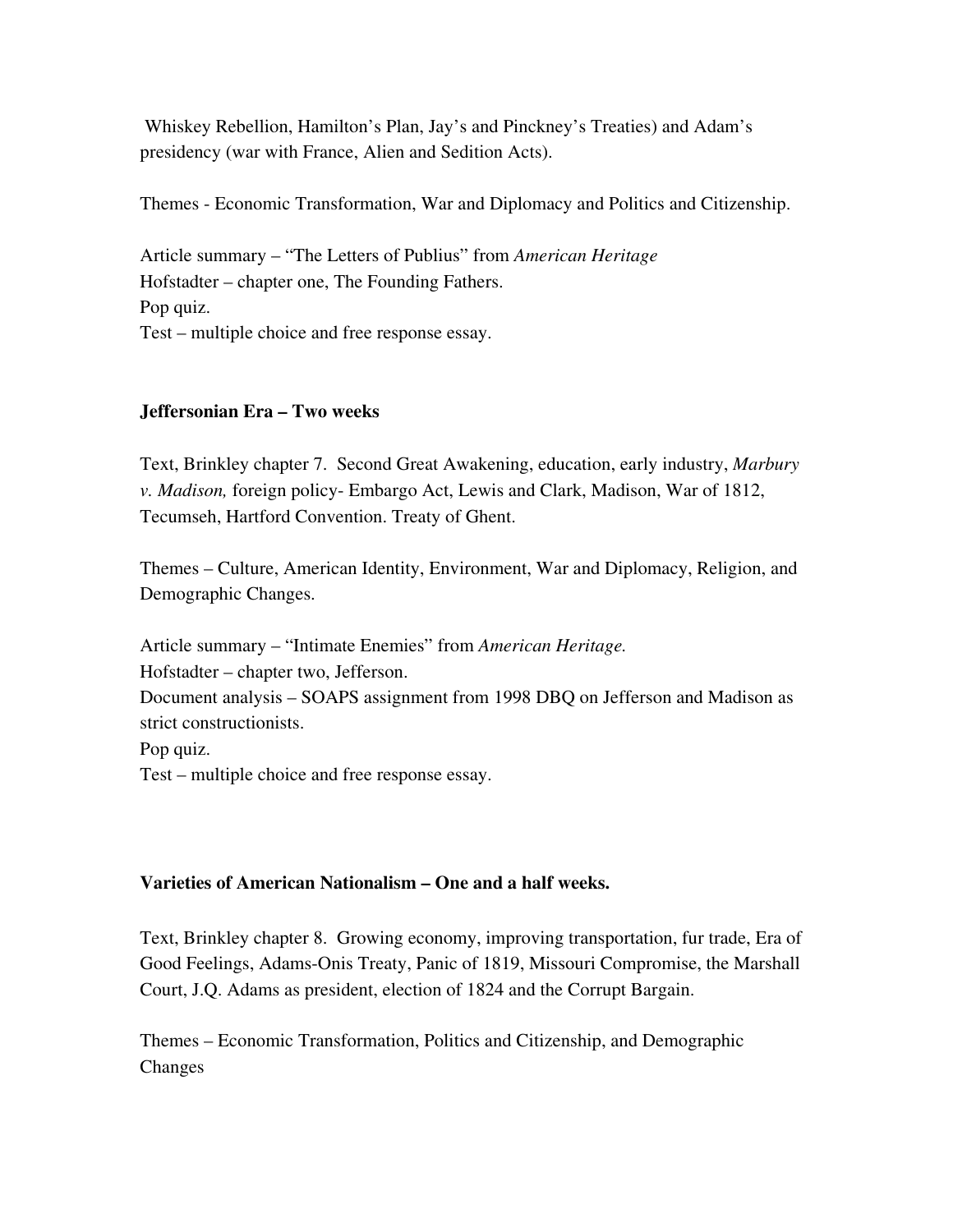Article summary – "Trail Blazer of the Far West "about Jedediah Smith from *American Heritage.* Pop quiz. Test – multiple choice.

End of first Quarter – comprehensive multiple choice test over chapters 1-8 of Brinkley.

## Jacksonian America – Two weeks

Text, Brinkley chapter 9. Common Man, Nullification Crisis, WebsterHayne Debate, Indian Removal, National Bank, Panic of 1837, Whigs and the election of 1840. Hofstadter – chapter 3 on Andrew Jackson.

Themes – American Diversity, Economic Transformation, American Identity and Slavery and Its Legacy.

Take home DBQ – 1990 DBQ on Jacksonian Democrats. Article Summary – "Jackson's Fight With the Money Power" *American Heritage.* Pop Quiz. Test - multiple choice.

## Economic Revolution, Antebellum Culture and Reform – Two weeks

Text, Brinkley chapters 10, 11 and 12. Canal Age, Railroads, Industry and Technology, Immigration, Women and the "Cult of Domesticity", Agriculture, King Cotton, White Southern Society, the "Peculiar Institution" and the Culture of Slavery, Reform Movements and Abolition.

Themes Economic Transformation, Culture, Reform, Religion, American Identity, Slavery and Its Legacy, and Environment.

Article Summary – "Utopia, Limited" from *American Heritage.* Pop Quiz. SOAPS – using documents from 2002 DBQ on Reform Movements 1825 to 1850.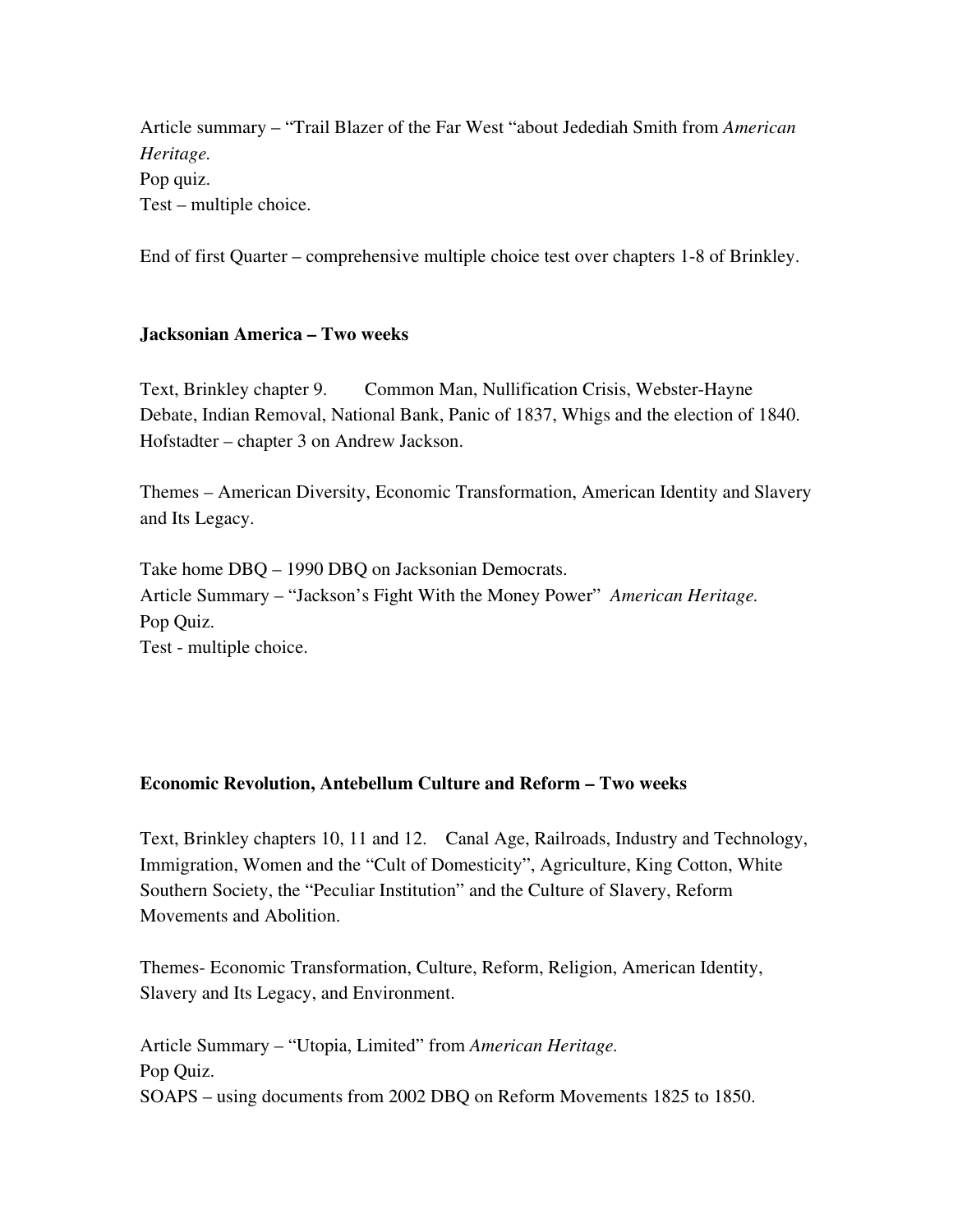Test – Multiple Choice and free response essay.

#### The Impending Crisis – Two weeks

Text, Brinkley chapter 13. Manifest Destiny, Texas, Oregon, Mexican War, California Gold Rush, Slavery and the Territories, Compromise of 1850, Kansas-Nebraska Act, Bleeding Kansas, Republican Party, *Dred Scott Case*, Lincoln-Douglas Debates, John Brown, Election of 1860 and Secession.

Themes- War and Diplomacy, Politics and Citizenship, Demographic Changes, American Identity, and Economic Transformations.

Hofstadter – chapter 4 on Lincoln. In class DBQ – Lincoln a mandate for the abolition of slavery? Article Summary – "Remembering Big" from *American Heritage.* Pop Quiz. Test – Multiple Choice.

#### Civil War – Two Weeks

Text, Brinkley chapter 14. Secession Crisis, Crittenden Compromise, Fort Sumter, Mobilization, Economic Measures, Strategy and Diplomacy, Emancipation, the War at Home.

Themes – War and Diplomacy, Slavery and Its Legacy, Politics and Citizenship, and Economic Transformations.

Article Summary – "Revolution Not Riot" from *America's Civil War.* Pop Quiz. Test – Multiple Choice

End of Second Quarter - comprehensive multiple choice test over chapters 9-14.

## Second Semester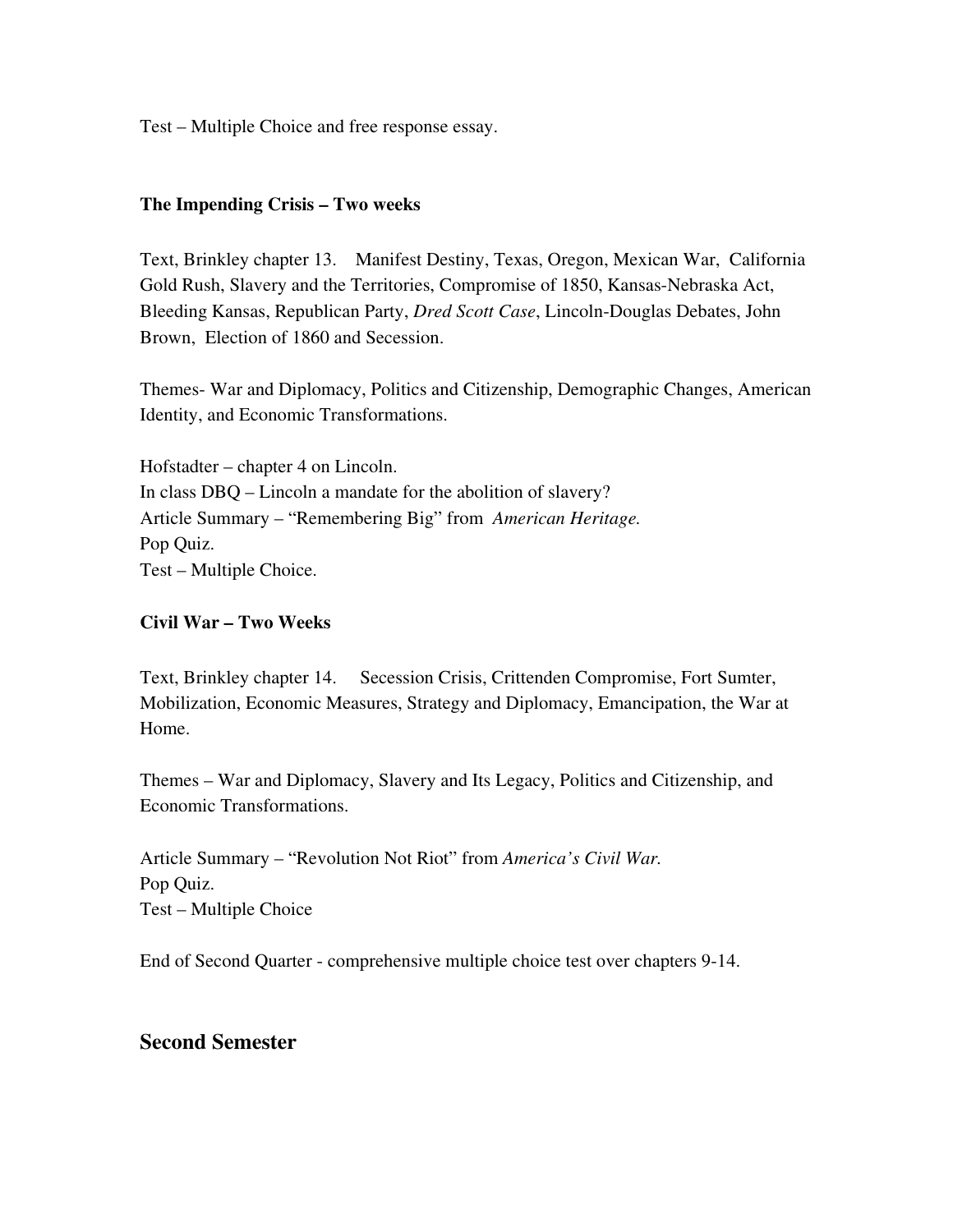## Reconstruction and Conquest of the West – One and a half weeks.

Text, Brinkley chapters 15 and 16. Lincoln's Reconstruction, Johnson's Plan, Congressional Reconstruction, Impeachment, Black Codes, Reconstruction Amendments, Sharecroppers and Tennant Farmers, Birth of Jim Crow, Grant Scandals, New South, Minorities in the West, Miners, Cattle Kingdom, Indian Wars, Dawes Act, Western Farmers and Grievances and Frederick Jackson Turner.

Themes Demographic Changes, American Diversity, Demographic Changes, Economic Transformations, Politics and Citizenship, Reform, and Culture.

Article Summary – "How the Frontier Shaped American Character" from *American Heritage.* SOAPS - using documents from the 1992 DBQ over the natural environment and development of the West. Pop Quiz. Test – multiple choice and free response essay.

#### Industrial Supremacy and the Age of the City – One week.

Text, Brinkley chapters  $17 \& 18$ . Corporations, Trusts and Monopoly, Gospel of Wealth, Railroad Expansion, Industrial Workers in New Economy, Struggle to Unionize, The Great Strikes, Urbanization, Mass Consumption, Department Stores, Women as Consumers, Redefining Leisure and Culture in the Age of the City.

Themes – Economic Transformation, Environment, Reform, and Culture.

Article Summary – "The Big Road" from *American Heritage.* SOAPS – using documents from the 2000 DBQ on organized labor from 1875 to 1900. Pop Quiz. Test – multiple choice.

#### Stalemate to Crisis and Imperialism – One and a half weeks.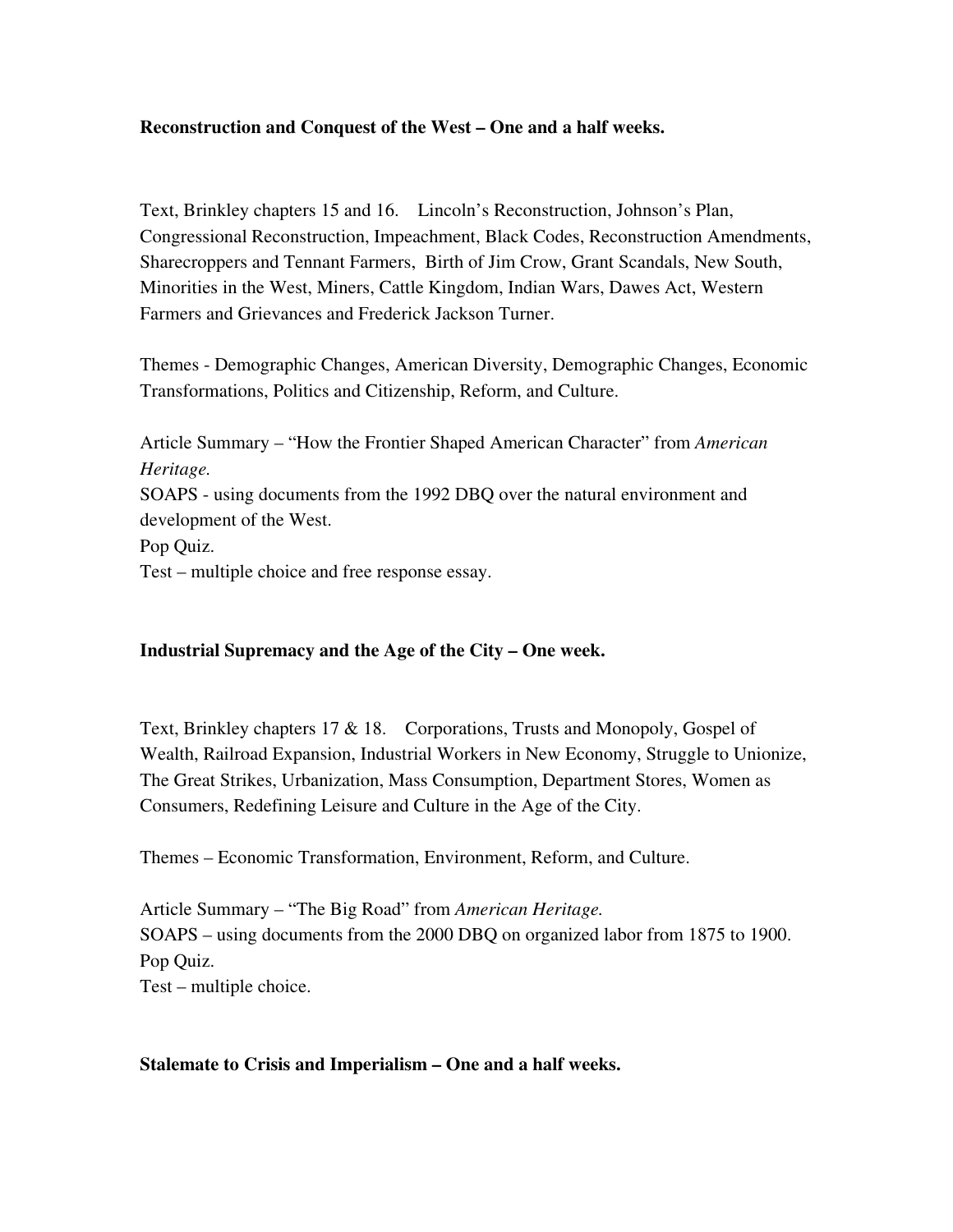Text, Brinkley chapters 19 & 20. Patronage, Tariffs, Railroads, Agrarian Revolt, Panic of 1893, Silver Question, William J. Bryan, McKinley, New Manifest Destiny, Splendid Little War, Governing the Colonies, Open Door Policy. Themes – Reform, Economic Transformation, War and Diplomacy.

Hofstadter – chapter 8 on William J. Bryan. Article Summary – "Liberal Imperialism" from *American Heritage.* Pop Quiz. Test – multiple choice and free response essay.

## Rise of Progressivism and the Battle for National Reform – Two weeks.

Text, Brinkley chapters 21 & 22. Muckrakers, Social Gospel, Settlement House Movement, Women and the Professions, Woman Suffrage, Government Reforms, Political Machines, African-Americans and Reform, DuBois and Washington, Labor and Reform, Temperance, Immigration, TR and the Modern Presidency, Square Deal, Big Stick, Panama, Taft and Dollar Diplomacy, Wilson and the Trusts.

Themes – Reform, Politics and Citizenship, Slavery and Its Legacy, Religion, and **Diplomacy** 

Hofstadter – chapter 9 on Teddy Roosevelt. Article Summary- "I Never Died', Said He." Article on Joe Hill from *American History*. Pop Quiz. Test – multiple choice

## World War I and the Twenties – Two weeks.

Text, Brinkley chapters  $23 \& 24$ . Road to War, Wilson and Neutrality, the A.E.F., War and the Economy, Labor and the War, Peace Movement, Fourteen Points, Versailles, Industry and Labor, Red Scare, Economic Growth, Consumerism, Movies and Radio, Women in the 20's, Flapper, Women's Rights, Harlem Renaissance, Prohibition, Nativism and the Klan, Harding and Coolidge, Government and Business.

Themes – Culture, War and Diplomacy, Reform, Religion, Demographic Changes, American Identity, and American Diversity.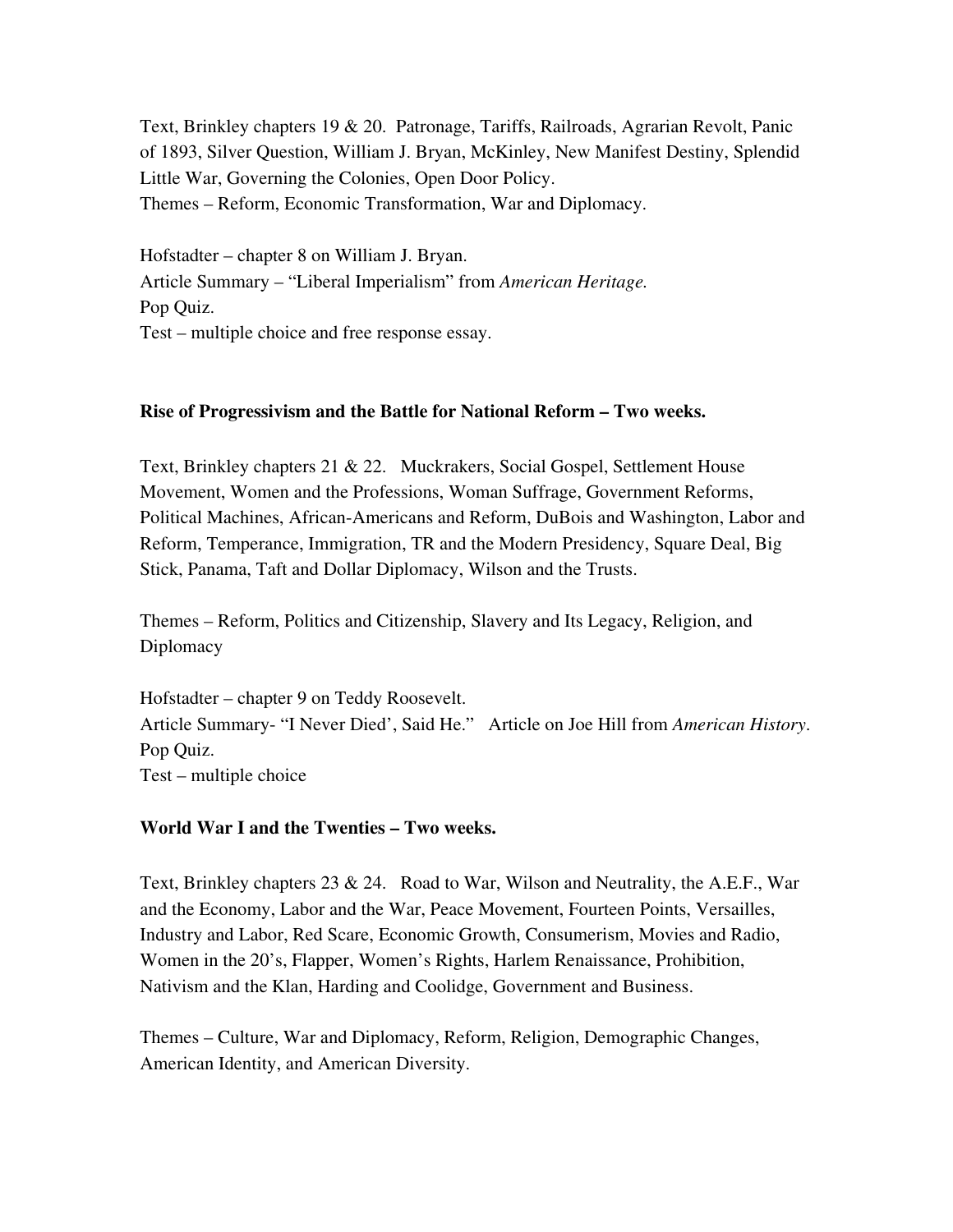Hofstadter – chapter 10 on Woodrow Wilson. Pop quiz. In class DBQ, 1997 DBQ on American women 1890-1925. Test – multiple choice.

## Depression and the New Deal – Two weeks.

Text, Brinkley chapters 25 & 26. The Crash, Causes of the Depression, American People During Hard Times, the Depression and American Culture, Herbert Hoover, Bonus Army, Election of 1932, Franklin Roosevelt and the New Deal, Legacies of the New Deal.

Themes – Economic Transformation, Politics and Citizenship, Culture and Reform

Hofstadter – chapter 12 on FDR. Pop quiz. Article Summary – "Marching on History" from *Smithsonian.* SOAPS – using documents from 2003 DBQ over FDR and the Great Depression. Test – multiple choice and free response essay.

End of Third Quarter – comprehensive multiple choice test over chapters 15 26.

## World War Two – One and a half weeks.

Text, Brinkley chapters 27 & 28. World Crisis, Isolationism, Good Neighbor Policy, Failure of Munich, Neutrality, Road to Pearl Harbor, War in the Pacific, Wartime Economy, Minorities and the War, Children and the War, Wartime Life and Culture, Japanese-American Internment, War in Europe, the Manhattan Project and Dropping the Bomb.

Themes – War and Diplomacy, Culture, and American Identity.

Pop quiz. Article Summary – "Shell Shock" from *American Heritage.* Test – multiple choice and free response essay.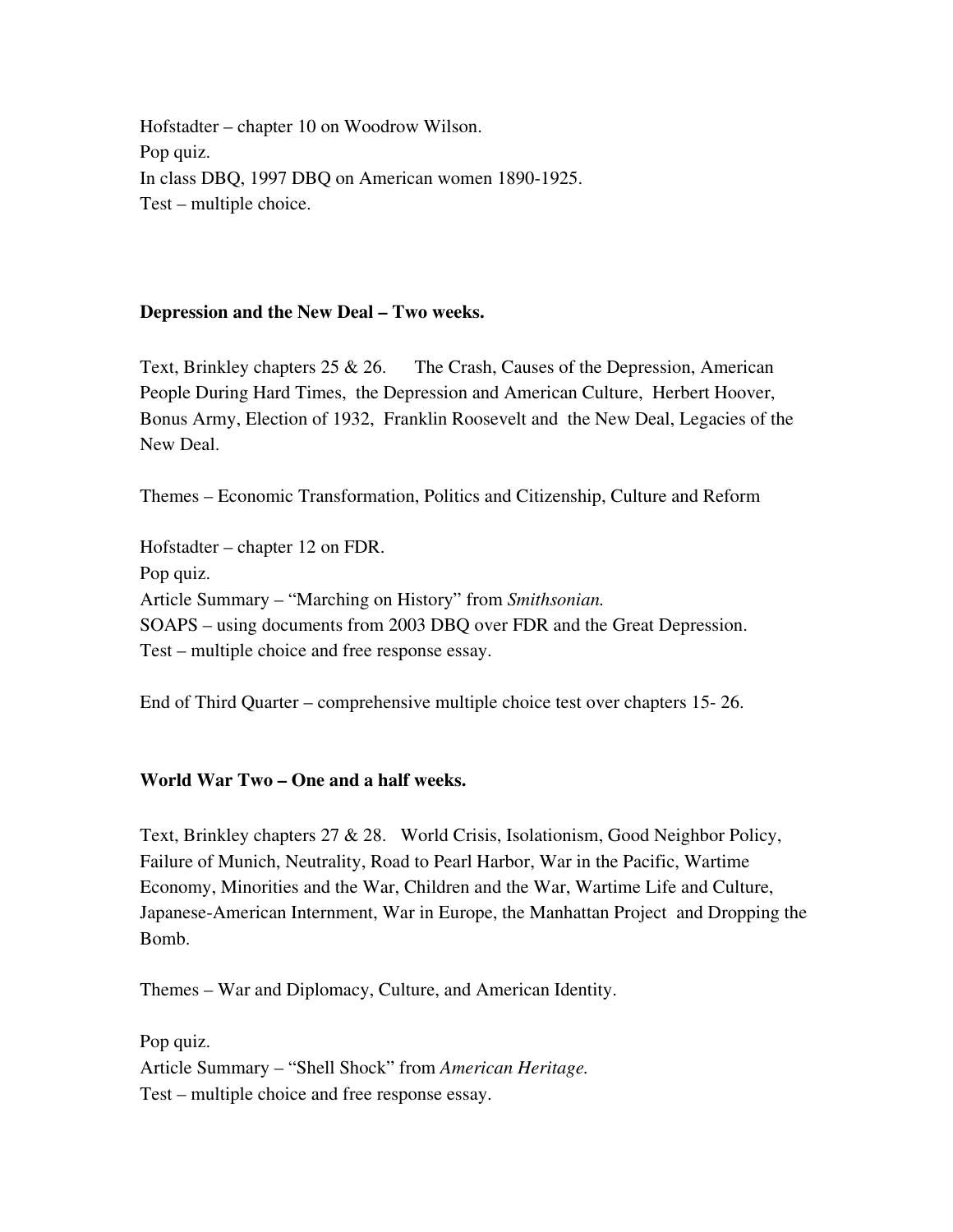## Cold War and the Affluent Society – One and a half weeks.

Text, Brinkley chapters 29 & 30. Origins of the Cold War, Yalta and Potsdam, China, Containment Policy, the Marshall Plan, NATO, the Fair Deal, Korean War, HUAC & Alger Hiss, Loyalty Programs and the Rosenbergs, McCarthyism, the Republican Revival, the New Economics, Consumer Culture, Suburban Nation, Television, The Beats, Rock'n'Roll, *Brown Case*, Civil Rights Movement, Decline of McCarthyism, Dulles and Massive Retaliation, Korea and Vietnam, Middle East, Europe and the USSR, the U-2 Crisis.

Themes – Culture, Economic Transformations, Demographic Changes, Religion, War and Diplomacy, American Identity, and Reform.

Article Summary – "Chosen Reservoir" from *American Heritage.* Pop quiz. In class DBQ – 2001 DBQ over Cold War fears and Eisenhower administration. Test- multiple choice.

## The Ordeal of Liberalism and the Crisis of Authority – One and a half weeks.

Text, Brinkley chapters  $30 \& 31$ . Kennedy and Camelot, Bay of Pigs, Cuban Missile Crisis, Vietnam, Assassination, LBJ and the War on Poverty, Voting Rights, Civil Rights Act, the Great Society, Gulf of Tonkin, Escalation, Quagmire, 1968, Tet, King and Kennedy Assassinations, Nixon Election, Counterculture, Woodstock, Native American Civil Rights Movement, AIM, Women's Liberation, Black Power, Nixon and the War, Vietnamization, Peace With Honor, China and the USSR, Warren Court, Election of 1972, Watergate, Fall of Nixon.

Themes – War and Diplomacy, Reform, Politics and Citizenship, Culture, American Diversity, and Environment.

SOAPS – using documents from the 1995 DBQ over African American Civil Rights Movement of the 1960's. Pop quiz. Test – multiple choice.